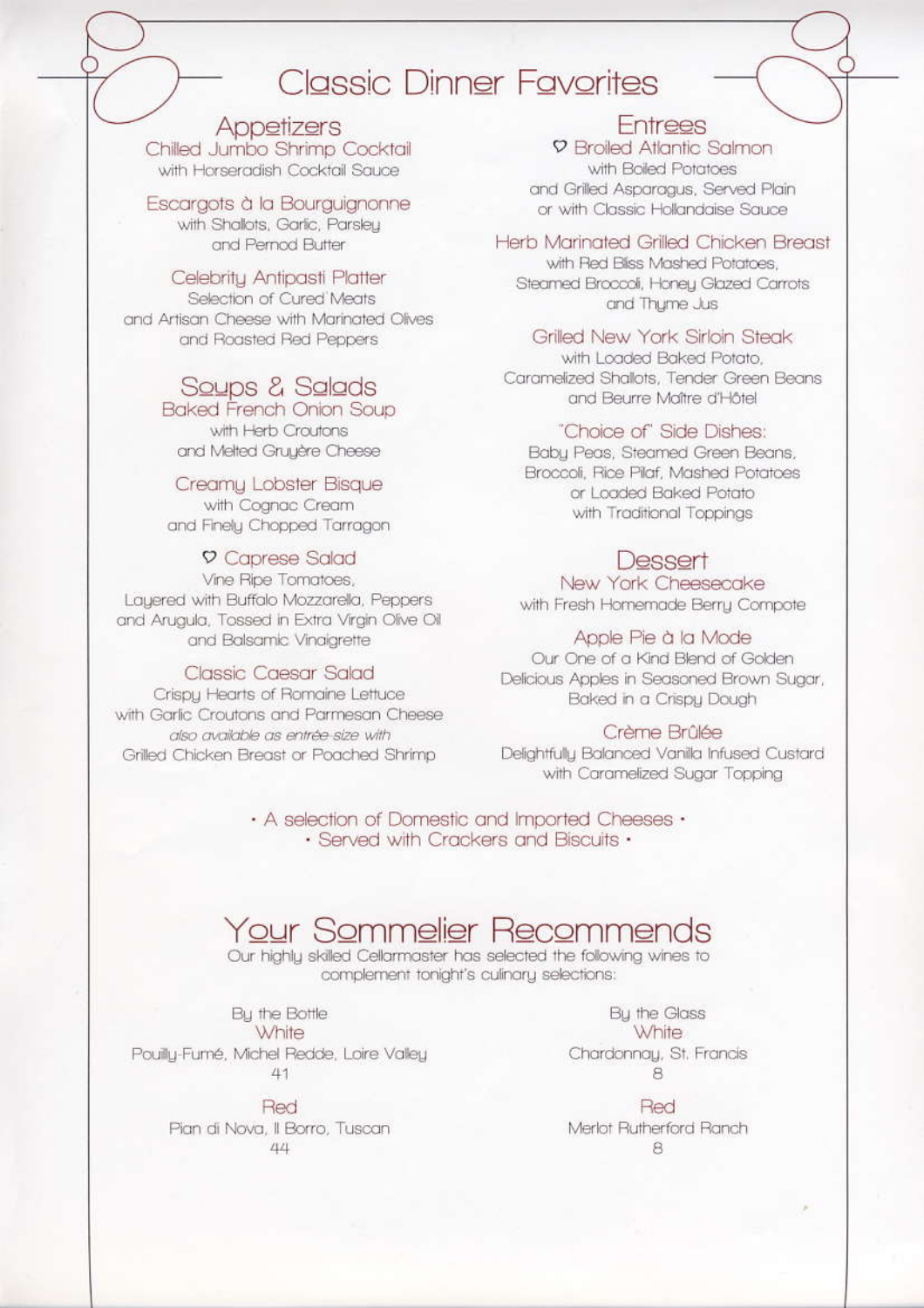# Jacques Van Staden

It has been our great pleasure to share this special time on board with you. We trust our culinary journeu together has brought treasured moments of delight while helping you gain new insights and a genuine appreciation for the wonderful world of food and wine. We genuinely appreciate your choice of Celebrity Cruises and look forward to welcoming you back on board very soon! Wishing you a pleasing culinary journey, Chef Jacques Van Staden

# Appetizers

#### ♡ Shaved Cantaloupe and Honeudew Topped with Fresh Raspberries and a Dash of Galliano Liquor

**Thai Marinated Beef Salad** 

with Crispy Rice Noodles, Pickled Cucumber, Creamy Papaya Coulis, and Chile Lime Sauce

Crispu Potato Gnocchi with Parmesan Basil Cream

**Tender Braised Duck Lea** with Frisée Lettuce, Dijon Vinaigrette and Cabernet Reduction

# Soups & Salads

Louisiana Gumbo

with Baby Shrimp, Andouille Sausage and Sliced Okra

> Forest Mushroom Broth with Goat Cheese Crostini

♡ Chilled Tropical Fruit Nage with Lime Cream and Fresh Mint

· Watercress, Orange and Avocado Salad with Field Greens, Chopped Celery, Julienne Tomato and Shaved Cucumber

**9 Duo of Babu Mizuna** with Pearl Apples and Julienne Fennel

Our homemade dressings tonight are: Walnuts · Russian · Italian Vinaigrette · Celebrity

## **Entrées**

"A Taste of the Caribbean" Pan Seared Tilapia Filet with Tropical Fruit Ceviche, Key Lime Essence and Fresh Cilantro -

**Toasted Orzo Pasta** with Wild Fresh Water Craufish Tails, Seared Rockfish, Organic Sun Dried Tomato and Roasted Tomato Coulis

#### **K "JVS" Signature Thai Coconut Shrimp**

Sautéed Jumbo Tiger Shrimp in Lemongrass-Ginger Yellow Curry-Coconut Sauce; Served Over a Bed of Fragrant Jasmine Rice with Straw Mushrooms, Bamboo Shoots & a Crispy Carrot Nest

#### Osso Buco alla Milanese

Generous Portion of Milk Fed Veal Shank, Braised with Vegetable Mirepoix, Roasted Artichokes and Served Over Herb Mashed Potatoes; Topped with Traditional Italian Gremolata and Savoru Veal Jus

#### Oven Roasted Peppercorn Prime Rib

Black Peppercorn Rubbed Prime Rib Served with Crispy Elephant Garlic, Hasselback Potatoes, Sautéed Haricots Verts and Shallot-Horseradish Demi Glace

Pan Fried Coconut Tofu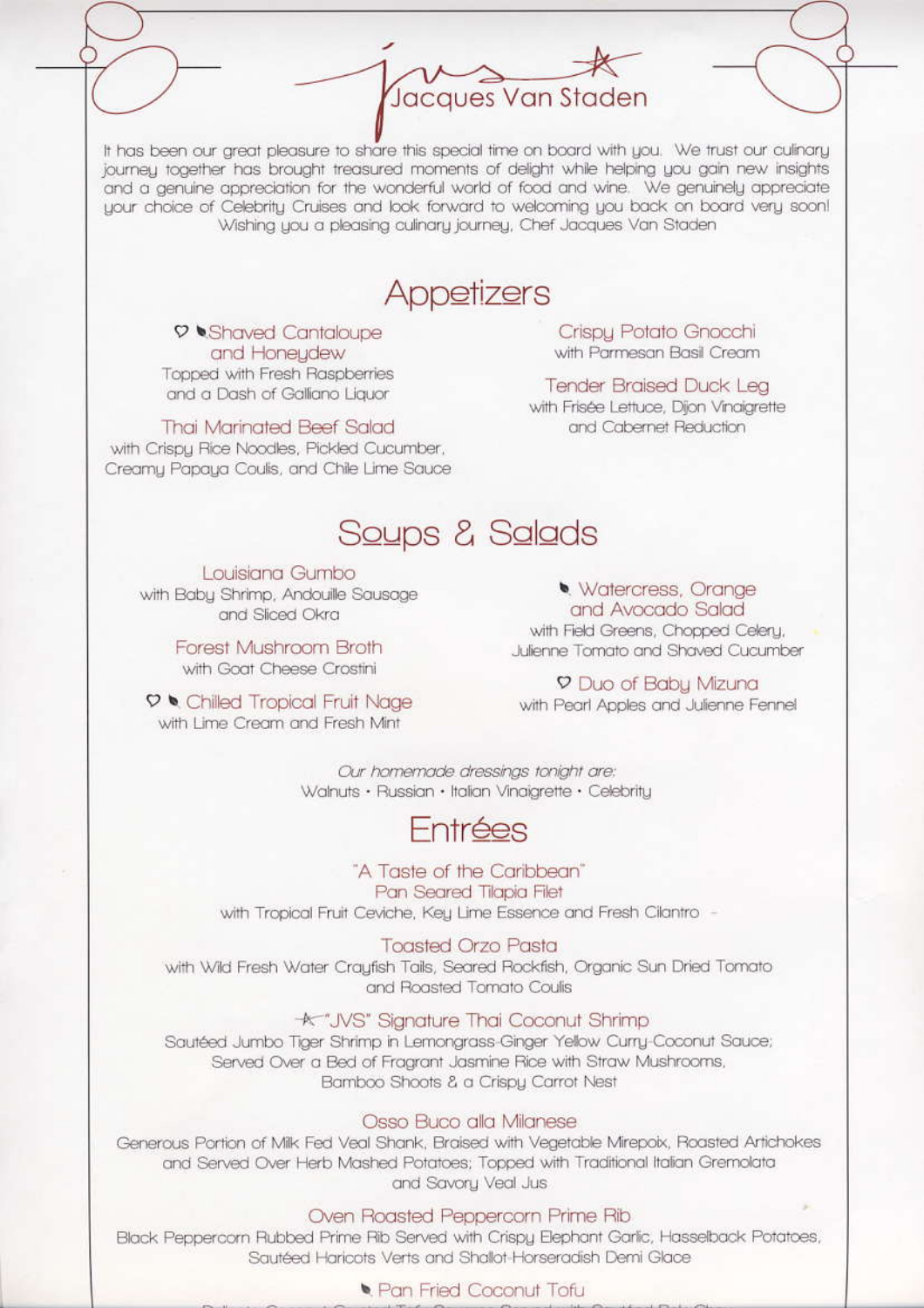Formal Nights are one of the great traditions of cruising, recalling the Classic Ocean Liners of yesteryear and the traditional glamour of life at sea. Tonight's menu has been crafted with this tradition in mind, and it features both contemporary and classic interpretations of long recognized favorites. Bon Appetit! Chef Jacques Van Staden

Jacques Van Staden

*Appetixers* 

O

**Batonets of Pears and Apples** Over Confit Braised Fruits with Aromatic Cinnamon-Spice Dressing

**Traditional Steak Tartare** Premium Tenderloin Beef Blended with Dijon Mustard, Marinated Capers and Red Onion; Served Over Fresh Arugula

**Salmon Gravlax** Cured Atlantic Salmon Seasoned with Fresh Dill; Topped with Red Onion-Cucumber Salad

Wild Mushroom Vol-au-Vent Dark Truffle Cream and Demi-Glace Sautéed Mushrooms Served in a Delicate Puff Pastry

Barolo Braised Beef Short Rib Lasagna

Grain Fed Braised Beef Short Rib Layered

with Caramelized Onions, Egg Noodles

and Wisconsin Cheddar Cheese; Garnished with

Wilted Spinach and Topped with Barolo Wine Sauce

-\* "Momma's" Pork Chops

"Homestyle" Double Coated Bone-in Pork Chops,

Flash Fried Golden Brown

with Sweet Marshmallow Potatoes,

Sautéed String Beans and Zesty Cider-Raisin Sauce

Lobster Mélange

Roasted Half Rock Lobster Tail with Sautéed Jumbo Tiger Shrimp and Bay Scallops; Served on a Bed

of Lobster Risotto with Green Asparagus

and Herb Salad

Soups & Salads

Chicken and Corn Chowder with Roasted Yellow Corn

**Duck Consommé** with Shiitake Mushrooms, Leeks and Sugar Snap Peas

**Smooth Green Pea and Mint Soup** with Chilled Puréed Green Peas

V Mediterranean Baby Greens Salad with Artichokes, Roasted Peppers and Grilled Zucchini

Seasonal Mixed Lettuce with Cucumbers, Chopped Hard Boiled Eggs and Scallions

Our homemade dressings tonight are: Creamy Garlic · Tarragon · Lemon Thai · Thyme & Rosemary Vinaigrette

Entrées

Mediterranean Style Cornish Game Hen Braised in a Saffron, Green Olive and Ginger Broth; Served Over Cumin Infused Skin Potatoes. Glazed Carrots, Green Zucchini and Drizzled with Thyme Infused Extra Virgin Olive Oil

"Celebrity's Signature" Tournedos Rossini Pan Seared Medallions of Beef Tenderloin, Topped with Foie Gras, Morel Mushrooms, Pearl Onions and Black Truffle Ragoût, Served with Roasted Potatoes, Sautéed Haricots Verts, Burgundy Braised Shallots, and Sauce Périgourdine

♡ Crilled Eggplant Ratatouille Napoleon Layered Eggplant, Ratatouille Vegetables and Crispy Potato Chips; Served with Parmesan Crisps, Oregano and Roasted Red Pepper Coulis

• A selection of Domestic and Imported Cheeses Served with Crackers and Biscuits •

Your Sommelier Recommends

Our highly skilled Cellar Master has selected the following wines to complement tonight's Culinary Selections:

By the Bottle White Puligny Montrachet, Louis Jadot, Burgundy 85

By the Glass White Chardonnay, Cellar Master, California  $\circ$ 

Red

Red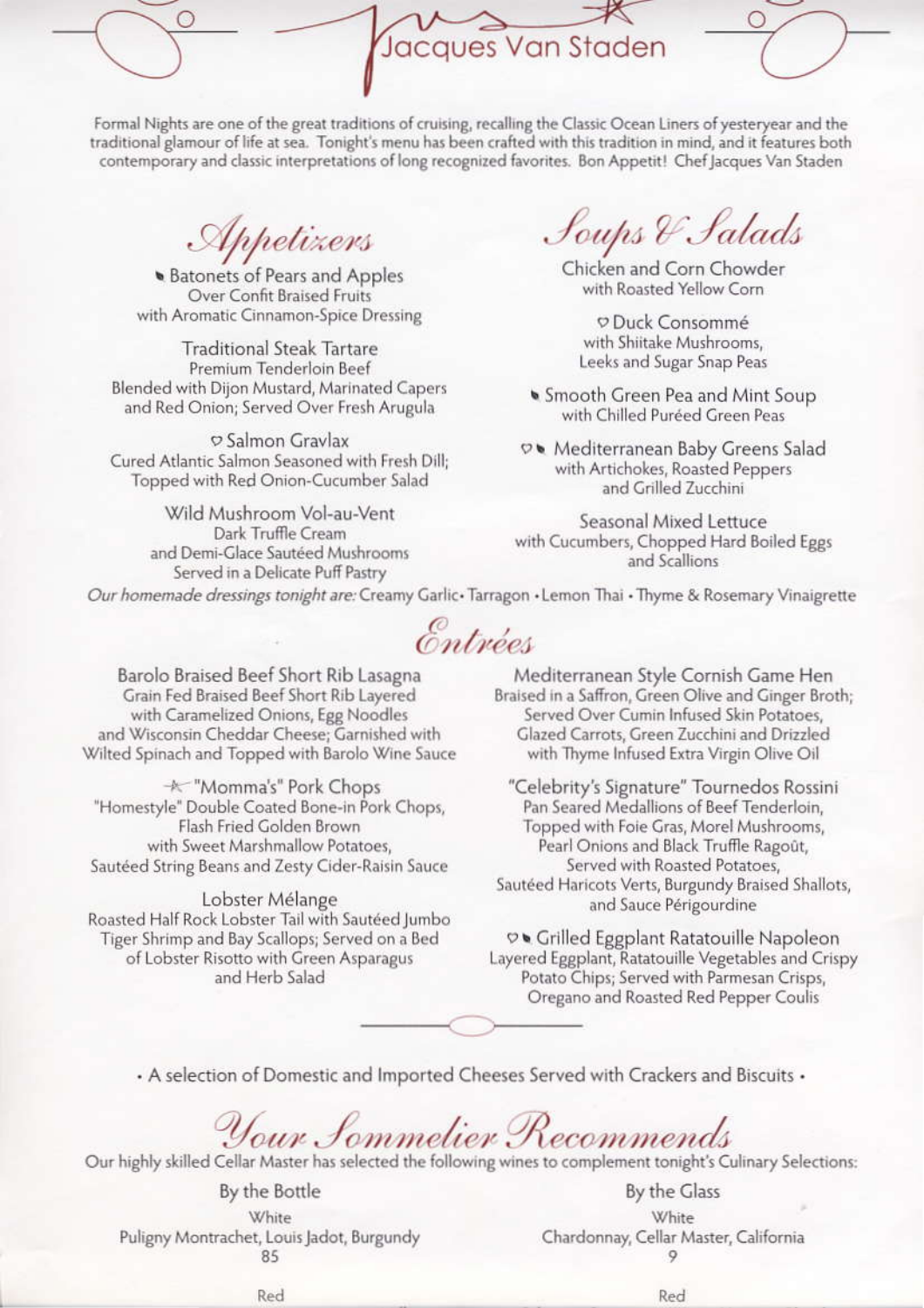Jacques Van Staden

My greatest pride as a chef is the opportunity to work with my amazing team throughout our fleet. Hailing from more than 100 different countries. I'm convinced there is no better group of culinary and service professionals in the industry. They are the very heart of our company's success and I hope will you join me in extending your appreciation for their passion, care and dedication to delivering a treasured vacation experience to all of our quests.

With my deepest pride and respect! Chef Jacques Van Staden

# Appetizers

Fresh Seasonal Fruit Delicately Glazed with Peach Coulis and Dried Cranberries **V** Lime Shrimp and Bay Scallop Ceviche with Fried Plantains, Cilantro and Avocado

· Roasted Vegetable and Mozzarella Tower with Oregano and Basil Pesto

Spiced Duck Rillettes Quenelle with Raspberry Emulsion and Petite Salad

## Soups & Salads

Hungarian Beef Goulash with Peppers Paprika and Tomatoes

Moroccan-Style Green Lentil Soup with Mediterranean Vegetables

**De** Emulsion of Vine Ripe Tomato with Extra Virgin Olive Oil, Fresh Basil and Parmesan Croutons

Chow Mein Salad Mesclun Greens, Red Cabbage, Cucumber, Chow Mein Noodles and Red Peopers

> **De** Mâche Frisée and Grapefruit Segments withToasted Pumpkin Seeds

Our homemade dressings tonight are: Blu Cheese · Balsamic Vinaigrette · Lemon Thai · Parsley Vinaigrette

## Entrées

Ling Cod "à la Grecque"

Oven Baked Ling Cod, Coated with Kalamata Olive Crust; Served with Potato Moussaka Parsley Salad, Red Pepper Coulis and Basil Oil Drizzle

#### Mediterranean Seafood Risotto

Golden Saffron Risotto Served with a Mélange of Scallops, Shrimp, Mussels and Monkfish; Garnished with Roasted Eggplant, Cherry Tomatoes and Italian Parsley

"A Taste of the Baltic"

Chicken Kiev

Crispy Herb-Stuffed Chicken Breast with Creamy Mashed Potatoes and Sautéed Green Beans

#### \* Broiled Milk Fed Veal Chop

Rubbed with Chef JVS' Exclusive Spice Blend; Served with Truffle Infused Mascarpone Polenta, Sautéed Garlic Spinach, "Crispy" Onions and Chianti-Infused Veal Jus

#### "Evolved" Beef Wellington

A Contemporary Twist on the Classic! Dry Aged Beef Tenderloin, Coated with Mushroom Duxelles and Wrapped in Puff Pastry; Baked to Perfection and Served with Cabernet-Veal Reduction, Petit Sautéed Vegetables and a Savory Potato Tart.

#### Curry Vegetable Couscous Tagine

with Toasted Almonds, Dry Apricots, Fresh Coriander and Crispy Papadums